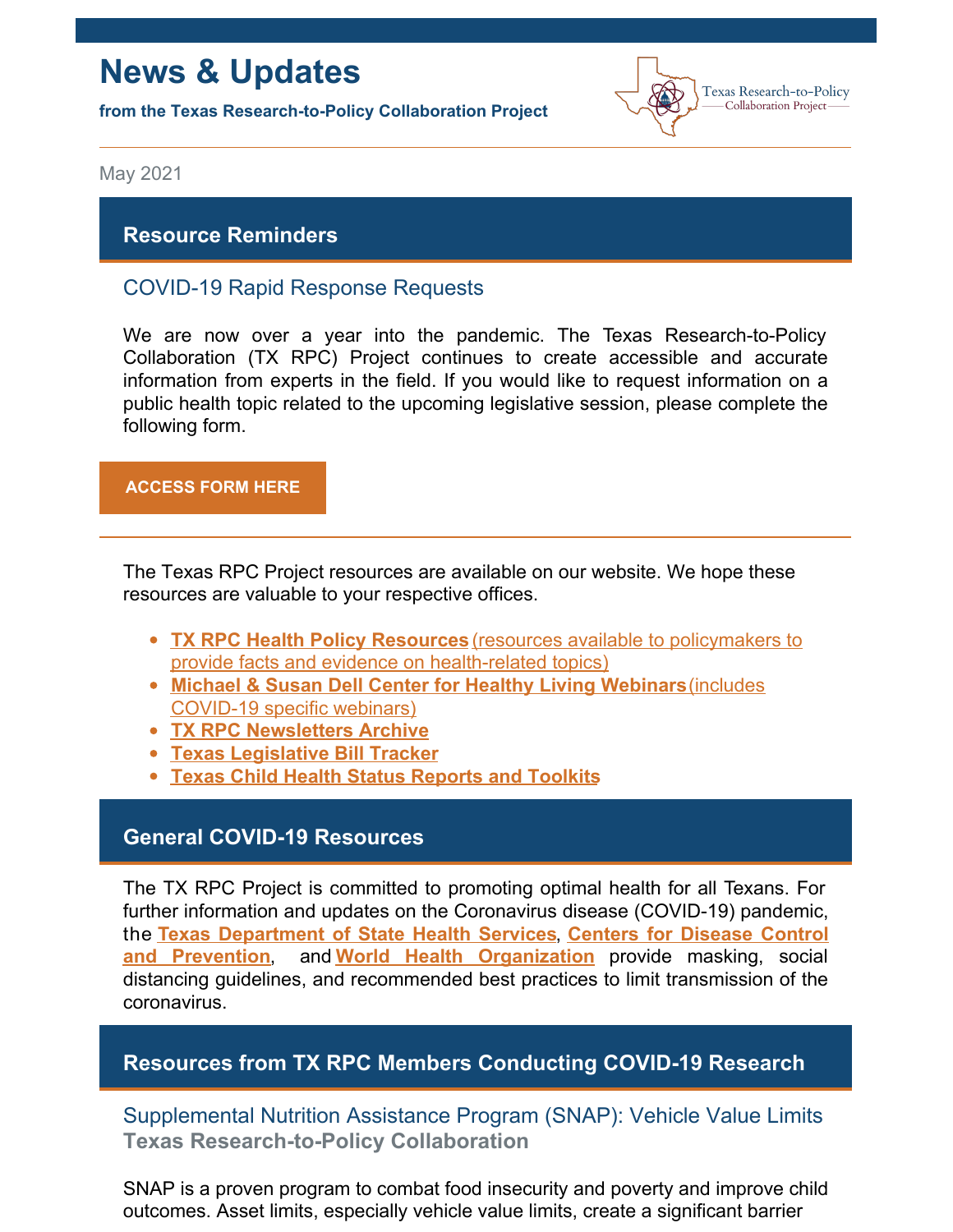for otherwise eligible families, and two-parent households are disproportionately affected by the vehicle asset test. Texas policymakers have an opportunity to expand SNAP eligibility by increasing or eliminating the vehicle value limit and by increasing the liquid resource limit.

## **Key Takeaways:**

- Texas is one of four states that does not exempt the value of at least one vehicle in determining SNAP eligibility. Thirty-seven states exclude the value of all vehicles owned by the applicant.
- Due to a lack of wide-spread public transportation in Texas, most people in Texas require a reliable vehicle to get to work. Texas ranks 15<sup>th</sup> in terms of states with longest commutes to work (over 26 minutes).
- Changes to eligibility guidelines would increase the number of families eligible for SNAP's 100% federally funded benefits.

# **VIEW THE [REPORT](https://sph.uth.edu/research/centers/dell/legislative-initiatives/SNAP+Vehicle+Value+Limits.pdf?language_id=1)**

# Supplemental Nutrition Assistance Program (SNAP): Work Requirements **Texas Research-to-Policy Collaboration**

SNAP is a proven program to combat food insecurity and poverty and improve child outcomes. Work requirements for SNAP prevent many otherwise eligible Texans from qualifying for SNAP benefits. For example, current work requirements are challenging for those with fluctuating schedules, and if the primary wage earner fails to meet them, the entire family loses their SNAP benefits. Texas policymakers have an opportunity to support policies that facilitate increased enrollment in SNAP, including for college and community college students.

## **Key Takeaways:**

- Currently more than 3.4 million Texans receive SNAP benefits, representing 1.6 million households.
- In Texas, approximately 79% of SNAP recipients live in households with children, and more than 27% live in households with seniors or people with disabilities.
- SNAP has been shown to reduce poverty and food insecurity and to lead to improved health and economic outcomes, especially for children in families who receive SNAP.

## **VIEW THE [REPORT](https://sph.uth.edu/research/centers/dell/legislative-initiatives/SNAP+Work+Requirements.pdf?language_id=1)**

# Public Health Experts are Needed in Policy Work Groups, Task Forces, and Advisory Committees

**Texas Research-to-Policy Collaboration**

Approximately 80-90% of a person's health outcomes are due to social determinants of health, such as where one lives and works. These foundations of health are especially important when predicting health outcomes for diverse populations, women, and children. Public health experts examine "upstream"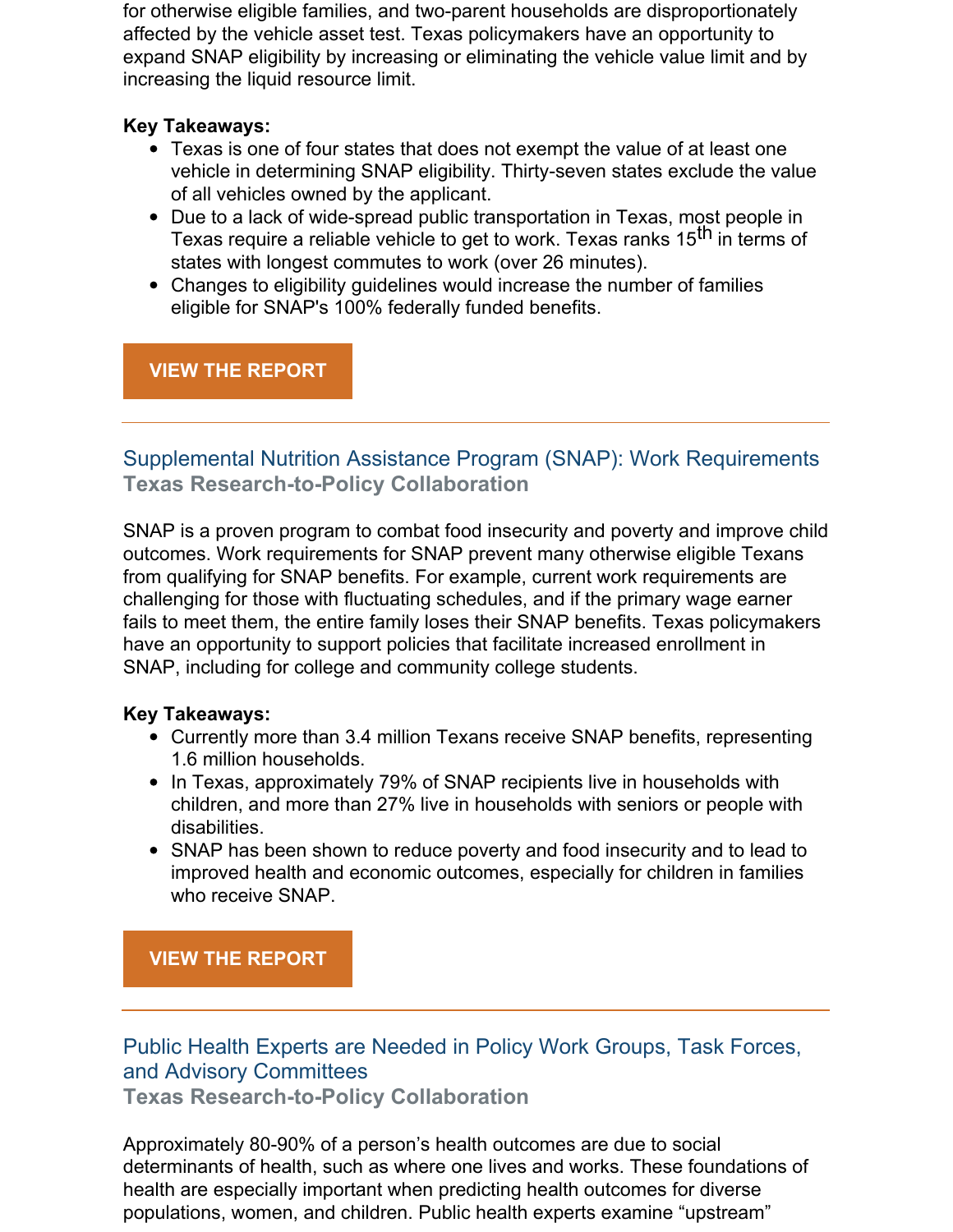issues like structural and systemic factors that contribute to the overall health and wellbeing of a person. Public health experts' approaches to health tend to be proactive to reduce the burden of chronic disease, costs, and to improve life expectancy and quality of life for everyone. Public health experts add value to policy work, task forces, and advisory committees that aim to improve population health because they can provide timely recommendations based on the essential components of public health service.

### **Key Takeaways:**

- Public health researchers and experts focus on the social determinants of health, which are particularly important in predicting health outcomes for women, children, and Black, Indigenous, People of Color (BIPOC).
- Seven in 10 voters indicate public health departments are important to create a healthy community.
- Public health experts are uniquely situated to provide timely recommendations based on the essential components of public health service.

## **VIEW THE [REPORT](https://sph.uth.edu/research/centers/dell/legislative-initiatives/Public+Health+Experts+Infographic.pdf?language_id=1)**

# **Highlights from TX RPC Members Conducting COVID-19 Research**

# COVID-19 vaccine demand drops in Texas, though less than a quarter of population is fully vaccinated

**Catherine Troisi, PhD, MS - UTHealth School of Public Health in Houston**

Although a significant proportion of the state's population has been fully vaccinated against COVID-19, demand for vaccines are dwindling. Vaccination rates vary between counties, with many border countries such as Starr, Cameron and El Paso reporting 40% or more of their population having been vaccinated. To increase the rates of vaccination, many local leaders are offering walk-in appointments and continue to promote vaccinations through TV campaigns. Dr. Troisi said that vaccination efforts are still not reaching those who have faced multiple barriers, specifically people who do not have internet and cannot make appointments, and those who lack transportation to vaccination sites. Further, Black and Hispanic communities in Texas are not being vaccinated at the same rates as whites in Texas, even though appointments are becoming more readily available. Experts across the state say that vaccination against COVID-19 is the key to keeping a resurgence at bay, and that as new variants of the virus continue to spread in the state, they hope Texans will continue to learn about the vaccine and make the initiative to be vaccinated.

## **Key Takeaways:**

- Demand for vaccines is dwindling across the state, with less than 25% of people fully vaccinated.
- Barriers such as lack of access to the internet and transportation to vaccination site pose problems for many Texans.
- With new variants continually being discovered, experts hope many will learn more about and receive the COVID-19 vaccine.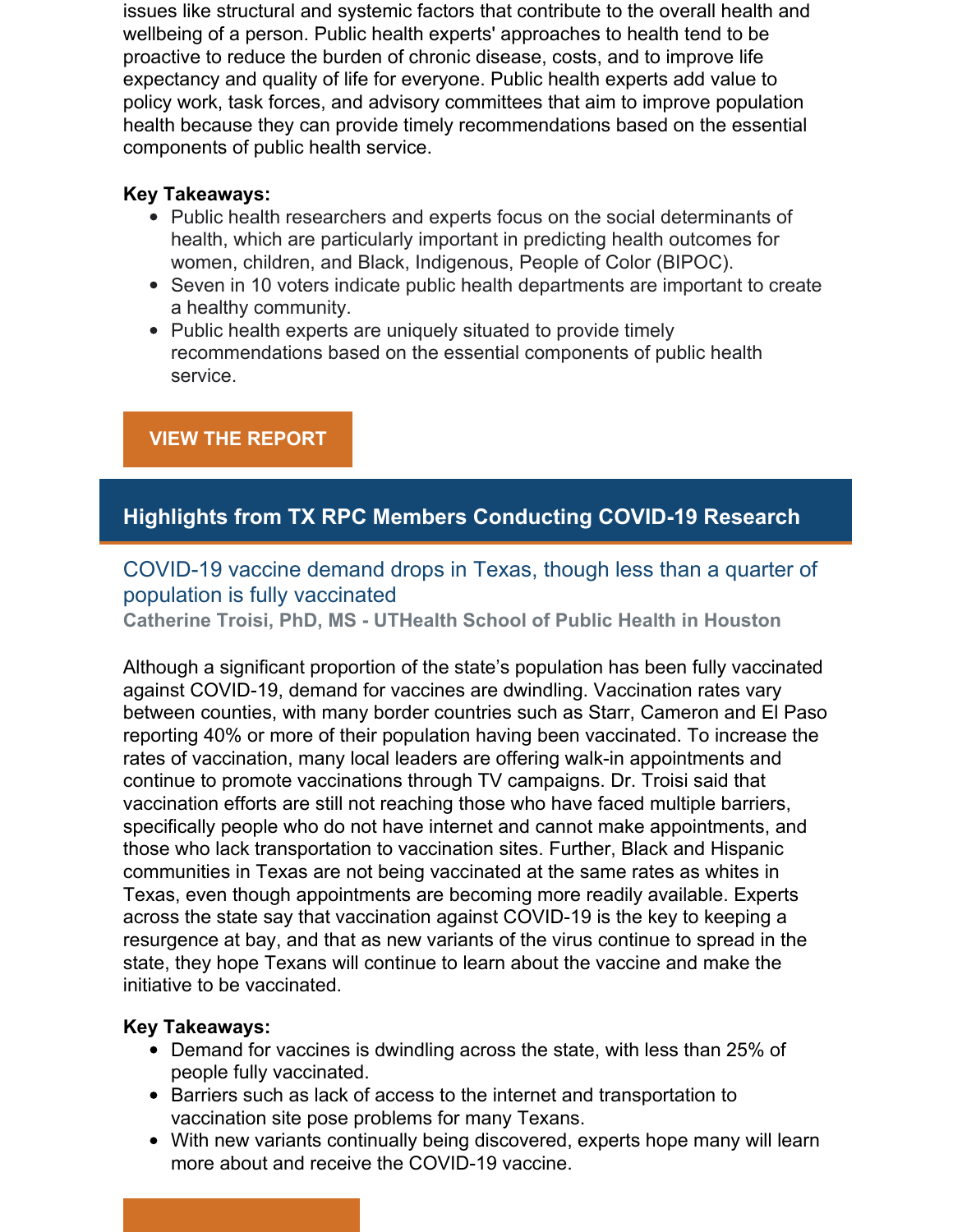# Epidemiologist says Churches, Schools Need To Be The Next COVID-19 Vaccination Sites As Demand For Shots Dwindles

**Catherine Troisi, PhD, MS - UTHealth School of Public Health in Houston**

Health officials are calling for new distribution efforts in order to "bring the vaccine to people" if Texas wants to reach herd immunity. Dr. Troisi said that schools, churches, and mobile clinics should be the next to hold vaccination clinics, and those who are homebound should be eligible to be vaccinated at home. She also says there are additional benefits from vaccination options in common community sites, such as trusted messengers like pastors or nurses who can help spread the message about the effectiveness and safety of vaccinations. "When people who are not vaccinated see what those of us who are vaccinated can do...there are privileges with it," she said. Dr. Troisi also hopes that communities work to get more people vaccinated soon to try and prevent the spread of new variants and hope that people who are hesitant about the vaccine begin to change their minds as more people are vaccinated.

#### **Key Takeaways:**

- New distribution efforts are needed in order to serve harder-to-reach communities, including mobile clinics, vaccination sites at schools and churches, and providing vaccinations for those unable to leave their homes.
- Community messengers like nurses and pastors can help spread the message about the safety of the COVID-19 vaccine.

## **READ THE [ARTICLE](https://www.texasstandard.org/stories/epidemiologist-says-churches-schools-need-to-be-the-next-covid-19-vaccination-sites-as-demand-for-shots-dwindles/)**

# **TX RPC Partner Events**

Webinar: Texas Cares: A COVID-19 antibody project. How bad is COVID-19 in Texas, and how should schools respond? **Michael & Susan Dell Center for Healthy Living**

As Texas schools close for the spring session, and prepare for summer and fall, experts and RPC Network Members, Drs. Steven Kelder, George Delclos and Bill Kohl at UTHealth School of Public Health provided information on a statewide COVID-19 antibody study called Texas Cares. Support for this webinar comes from the Science Teachers Association of Texas (statweb.org). Key topics of interest to school administrators and teachers will be covered, such as:

- 1. How should I answer questions from my students about COVID-19, vaccines, and antibodies?
- 2. What commonsense strategies can I use to protect my students from getting COVID-19 and spreading it to my community?
- 3. What is herd immunity, and when it be safe to resume normal activities in my community?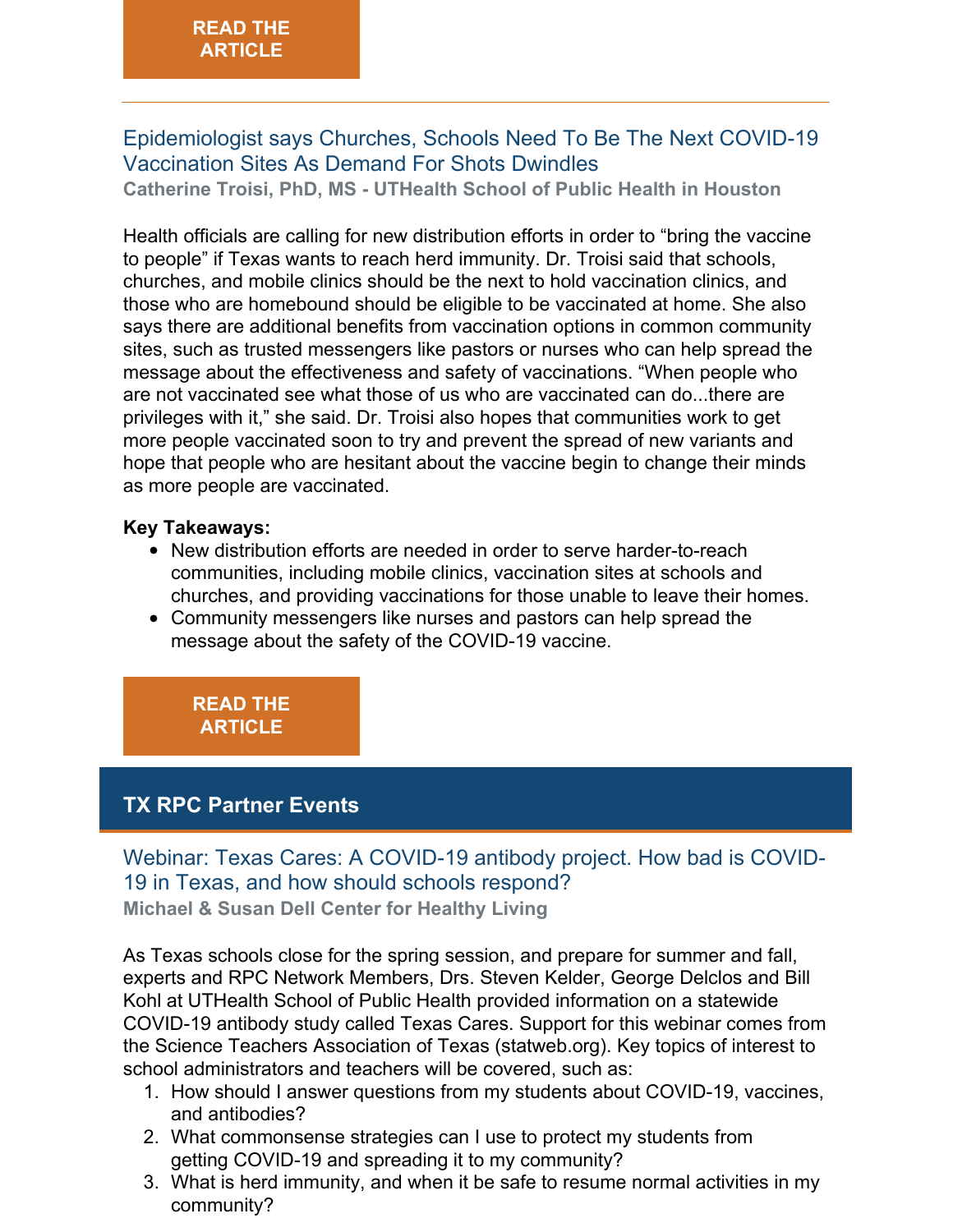# **Recent Publications by TX RPC Researchers**

#### **COVID-19 Publications**

Gallagher, S., Roy, A., Domeracki, S. J., Mohrmann, T., Missar, V., Jule, J., **Sharma, S.,** & DeWitt, R. (2021). The Low-Wage Essential Worker: Occupational Concerns and Needs in the COVID-19 Pandemic-A Round Table. *Workplace Health & Safety*, *69*(4), 154–160. https://doi.org/10.1177/2165079920988682

Hossain, M. M., Rahman, M., Trisha, N. F., Tasnim, S., Nuzhath, T., Hasan, N. T., Clark, H., Das, A., **McKyer, E.**, Ahmed, H. U., & Ma, P. (2021). Prevalence of anxiety and depression in South Asia during COVID-19: A systematic review and meta-analysis. *Heliyon*, *7*(4), e06677.

**Piquero, A. R.,** & Kurland, J. (2021). More stringent measures against COVID-19 are associated with lower cases and deaths in Florida and Miami-Dade. *The American Journal of Emergency Medicine*, S0735-6757(21)00352-1. Advance online publication. https://doi.org/10.1016/j.ajem.2021.04.066

Sonke, J., **Rodríguez, L., & Valerio-Shewmaker, M. A.** (2021). Toward a Culture of Health in the United States: Introducing the HPP Arts in Public Health Supplement. *Health Promotion Practice*, 22(1\_suppl), 5S–7S. https://doi.org/10.1177/15248399211002512

Williams, S., Xie, L., Hill, K., Mathew, M. S., Perry, T., Wesley, D., & **Messiah, S. E.** (2021). Potential Utility of School-Based Telehealth in the Era of COVID-19. *The Journal of School Health*, 10.1111/josh.13031. Advance online publication. https://doi.org/10.1111/josh.13031 (also Texas specific)

#### **Texas Population Publications**

#### **General:**

Stone, K. W., Felkner, M., Garza, E., **Perez-Patron, M**., Schmit, C. D., McDonald, T. J., & Horney, J. A. (2021). Changes to Timeliness and Completeness of Infectious Disease Reporting in Texas After Implementation of an Epidemiologic Capacity Program. *Public Health Reports* (Washington, D.C. : 1974), 333549211009490. Advance online publication. https://doi.org/10.1177/00333549211009490

#### **Central Texas**:

**Szeszulski, J.**, Walker, T. J., McCurdy, S. A., & **Hoelscher, D. M**. (2021). Use of School Wellness Policy Templates in One Texas Public Health Region: A Mixed-Methods Analysis. *The Journal of School Health,* 10.1111/josh.13032. Advance online publication. https://doi.org/10.1111/josh.13032

#### **South Texas**:

Zolezzi, M., Lopez, J., Mitchell-Bennet, L., Payne, L. Y., **McCormick, J. B.**, & **Reininger, B.** (2021). A Chronic Care Management Framework Bridging Clinic, Home, and Community Care in a Mexican American Population. *Health Promotion Practice*, 1524839920987842. Advance online publication. https://doi.org/10.1177/1524839920987842

#### **Other Publications**

Lairmore, S., Stone, K. E., Huang, R., & **McLeigh, J.** (2021). Infectious disease screening in a dedicated primary care clinic for children in foster care. *Child Abuse & Neglect*, 117, 105074. Advance online publication. https://doi.org/10.1016/j.chiabu.2021.105074

Lee, S., Washburn, D. J., Colwell, B., Gwarzo, I. H., Kellstedt, D., Ahenda, P., & **Maddock, J. E.** (2021). Examining Social Determinants of Undiagnosed Diabetes in Namibia and South Africa Using a Behavioral Model of Health Services Use. *Diabetes Research and Clinical Practice,* 108814. Advance online publication. <https://doi.org/10.1016/j.diabres.2021.108814>